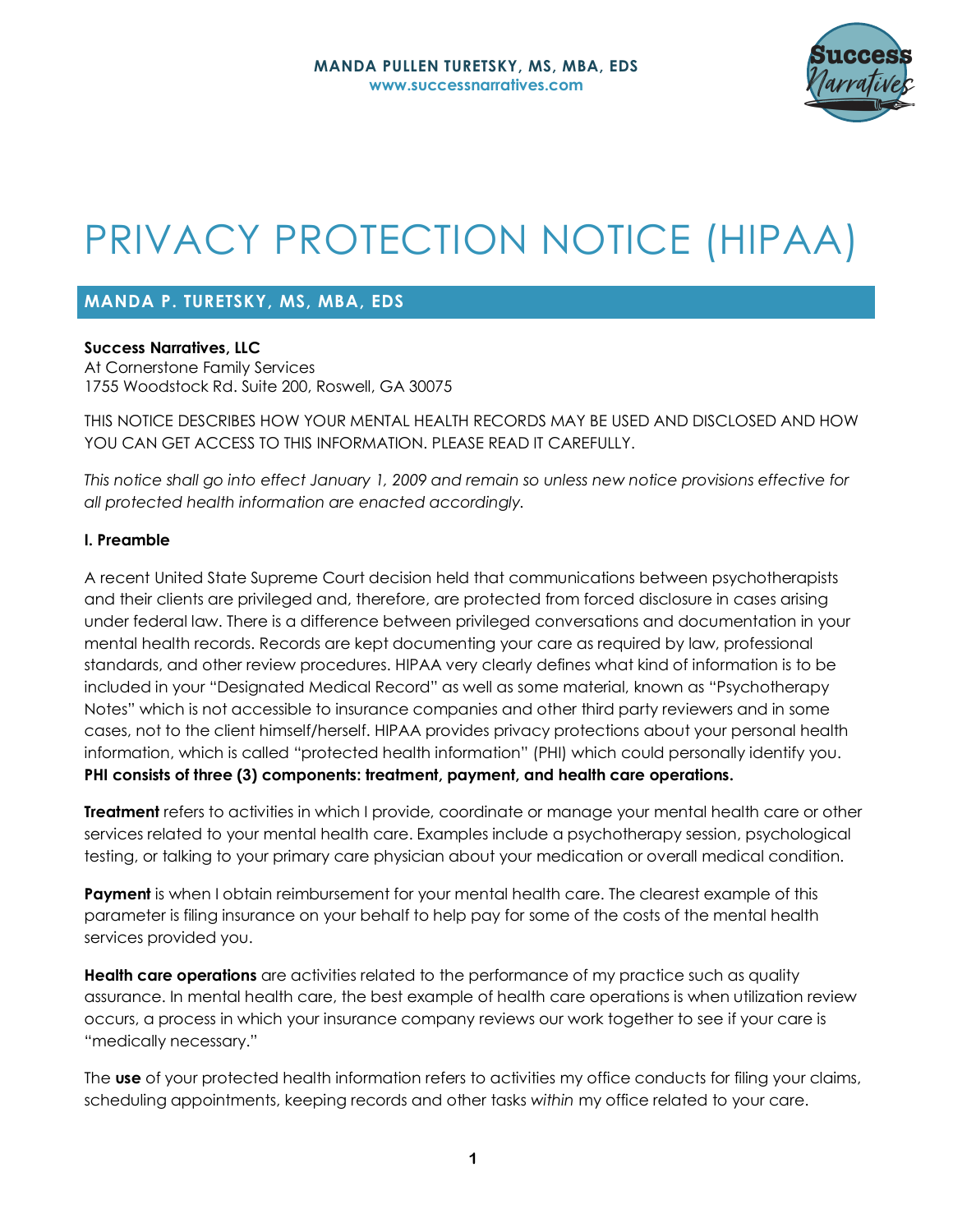

**Disclosures** refer to activities you authorize which occur *outside* my office such as the sending of your protected health information to other parties (i.e., your primary care physician, the school your child attends).

#### **II. Uses and Disclosures of Protected Health Information Requiring Authorization**

The law requires authorization and consent for treatment, payment and healthcare operations. I may disclose PHI for the purposes of treatment, payment and healthcare operations with your consent. You have signed this general consent to care and authorization to conduct payment and health care operations, authorizing me to provide treatment and to conduct administrative steps associated with your care (i.e., file insurance for you). Additionally, if you ever want me to send any of your protected health information of any sort to anyone outside my office, you will always first sign a specific authorization to release information to this outside party. A copy of that authorization form is available upon the request. The requirement of your signing an additional authorization form is an added protection to help insure your protected health information is kept strictly confidential. An example of this type of release of information might by your request that I talk to your child's schoolteacher about his/her ADHD condition and what this teacher might do to be of help to your child. Before I talk to that teacher, you will have first signed the proper authorization for me to do so.

There is a third, special authorization provision potentially relevant to the privacy of your records: my psychotherapy notes. In recognition of the importance of the confidentiality of conversations between psychotherapist-client in treatment settings, HIPAA permits keeping separate "psychotherapy notes" separate form the overall "designated medical record." "Psychotherapy notes" cannot be secured by insurance companies nor can they insist upon their release for payment of services as has unfortunately occurred over the last two decades of managed mental health care. "Psychotherapy notes" are *my*  notes "recorded in any medium by a mental health provider documenting and analyzing the contents of a conversation during a private, group or joint family counseling session and separated from the rest of the individual's medical record." "Psychotherapy notes" are necessarily more private and contain much more personal information about you hence, the need for increased security of the notes. "Psychotherapy notes" are not the same as your "progress notes" which provide the following information about your care each time you have an appointment at my office: medication prescriptions and monitoring, assessment/treatment start and stop times, the modalities of care, frequency of treatment furnished, results of clinical tests, and any summary of your diagnosis, functional status, treatment plan, symptoms, prognosis and progress to date. Certain payors of care, such as Medicare and Workers Compensation, require the release of both your progress notes and my psychotherapy notes in order to pay for your care. If I am forced to submit your psychotherapy notes in addition to your progress notes for reimbursement for services rendered, you will sign an additional authorization directing me to release my psychotherapy notes.

Most of the time I will be able to limit reviews of your protected health information to only your "designated record set" which include the following: all identifying paperwork you completed when you first started your care here, all billing information, a summary of our first appointment, your mental status examination, your individualized, comprehensive treatment plan, your discharge summary, progress notes, reviews of you care by managed care companies, results of psychological testing, and any authorization letters or summaries of care you have authorized me to release on your behalf. Please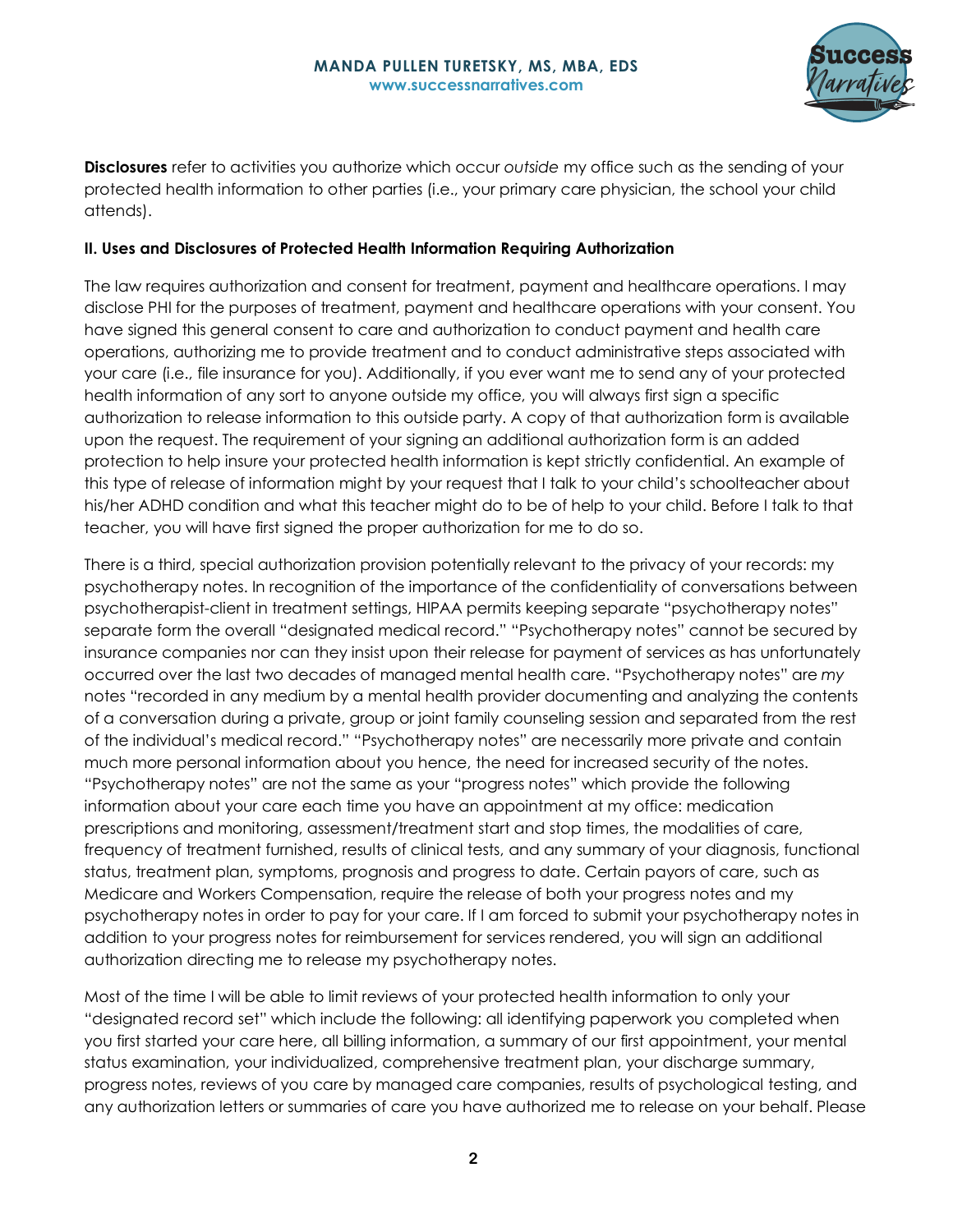

note that the actual test questions or raw data of psychological tests, which are protected by copyright laws and the need to protect clients from unintended, potentially harmful use, are not part of your "designated mental health record."

You may, in writing, revoke all authorizations to disclose protected health information at any time. You cannot revoke an authorization for an activity already done that you instructed me to do or if the authorization was obtained as a condition for obtaining insurance and the insurer has the right to contest the claim under the policy.

#### **III. Business Associates Disclosures**

HIPAA requires that I train and monitor the conduct of those performing ancillary administrative service over my therapeutic work and refers to these people as "Business Associates." I do consult with business associates to assist with my administrative matters and these business associates are indeed trained and monitored so that your privacy is ensured at all times.

#### **IV. Uses and Disclosures Not Requiring Consent nor Authorization**

By law, protected health information may be released without your consent or authorization for the following reasons:

- Child or Elder Abuse
- Suspected Sexual Abuse of a Child
- Adult and Domestic Abuse
- Health Oversight Activities (i.e., licensing board for Professional Counselors in Georgia)
- Judicial or Administrative Proceedings (i.e., if you are ordered here by the court)
- Serious Threat to Health or Safety (i.e., out "Duty to Warn" Law, national security threats)
- Workers Compensation Claims (if you seek to have your care reimbursed under Workers Compensation, all of your care is automatically subject to review by your employer and/or insurer(s).

#### **V. Client's Rights and My Duties**

You have a right to the following:

• *The right to request restrictions* on certain uses and disclosures of your protected health information, which I may or may not agree to, but if I do, such restrictions shall apply unless our agreement is changed in writing;

• *The right to receive confidential communications by alternative means and at alternative locations.*  For example, you may not want your bills sent to your home address so I will send them to another location of your choosing;

• *The right to inspect and receive a copy* of your protected health information in my designated mental health record set and any billing records for as long as protected health information is maintained in the records;